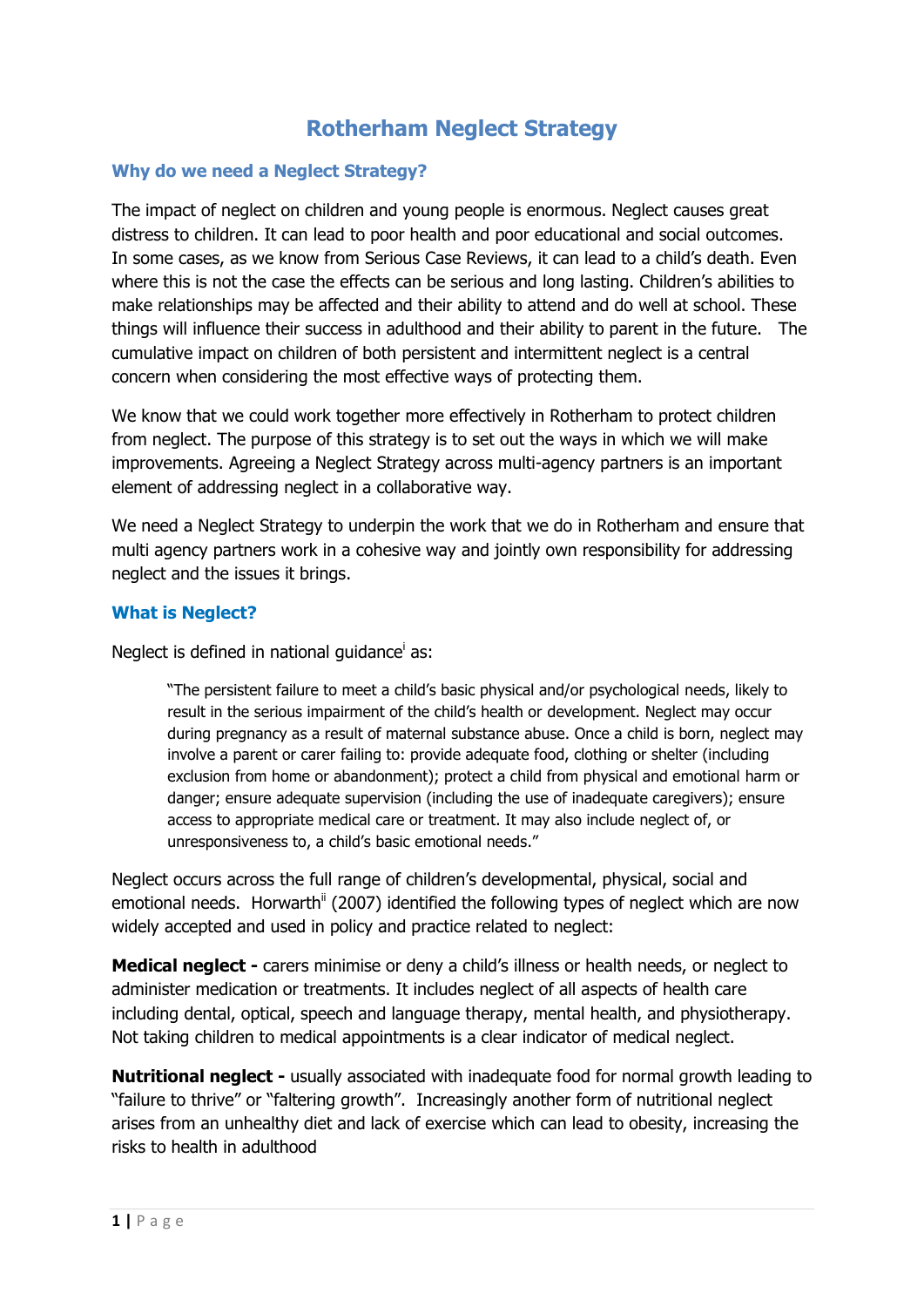**Emotional neglect -** can be defined as the "hostile or indifferent parental behaviour which damages a child's self-esteem, degrades a sense of achievement, diminishes a sense of belonging and stands in the way of healthy, vigorous and happy development". It is the non-deliberate consequence of a carer's neglectful behaviour (Iwaniec, 1995<sup>iii</sup>). Some young people who were the subject of SCRs had attempted or committed suicide (7 of 46 cases); in those cases, a long-term history of neglect or extreme isolation was found to be part of their circumstances (Brandon et al,  $2013^{\circ}$ ).

**Educational neglect -** includes carers failing to comply with state requirements, but also include the broader aspects of education such as supporting their learning including that any special educational needs are met

**Physical neglect -** refers to the dirty state of the home, lack of hygiene, lack of heating, inadequate and/or broken furniture and bedding. It may include poor or inadequate clothing, which mark a child as different from his or her peers resulting in isolation or bullying. It also refers to a lack of safety in the home, exposure to substances, lack of fireguard or safety gates, and exposed electric wires and sockets.

**Failure to provide supervision and guidance -** refers to the carer failing to provide the level of guidance and supervision to ensure that the child is physically safe and protected from harm.

In addition, Stein<sup>v</sup> (2013) identified:

**Adolescent Neglect** – is different to neglect of younger children and is often overlooked as young people grow older. For teenagers the boundaries between neglect and maltreatment are often more problematic: e.g. when a young person is forced to leave home through abuse and finds themselves 'neglected', hungry and homeless. Unrecognised neglect from childhood can manifest itself in adolescence: research tells us there are links between neglect and harmful sexual behaviour vi and child sexual exploitation<sup>vii</sup>. We need to know more about specific groups of neglected teenagers – disabled young people; young carers; black and ethnic minority and faith groups

## **What do we know about neglect nationally?**

There is a growing body of evidence which demonstrates the damage done to children and young people living in situations of neglect. All aspects of their development can be adversely affected including their physical and cognitive development, emotional and social well-being and their mental health and behaviour. For some the consequences can be fatal. The need to take decisive and timely action is supported by a wide range of research. In addition, the cost of neglect in financial terms is high. When neglect is identified a range of services are likely to be involved to reduce risk and need and to address the issues that arise from it.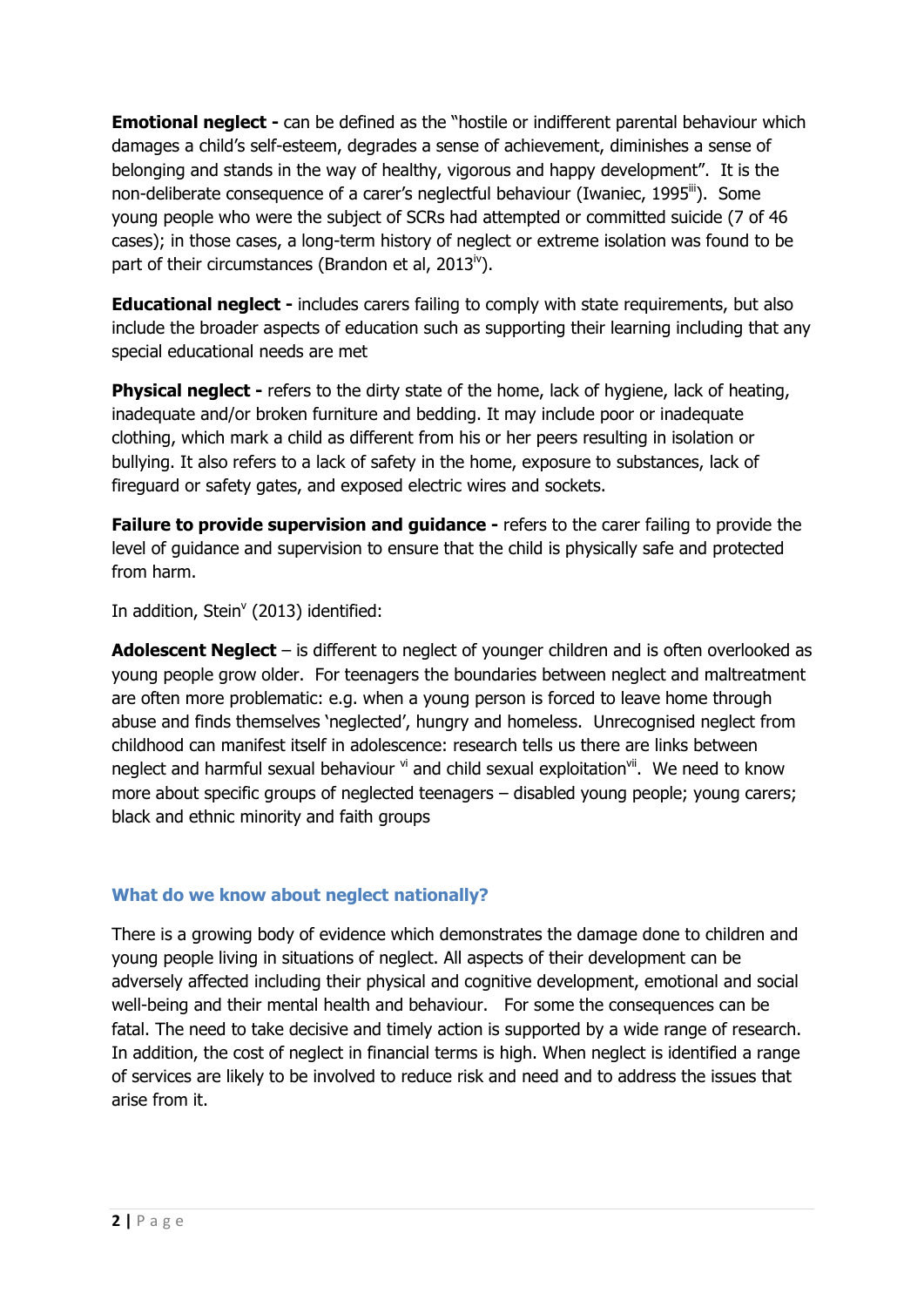Much of the available information is focussed on the prevalence and impact of neglect in Serious Case Reviews (SCR) or children who are the subject of a child protection plan. There is less evidence available from research and practice about its effects in the wider population of children and young people. However, it is becoming clear that a greater focus is needed on the early identification of and intervention in neglect and there is a greater awareness of the critical impact of neglect, particularly on early development in children less than three years.

Nationally (Department for Education data, 2016<sup>viii</sup>), the number of children who are the subject of a child protection plan has increased, from 49,700 in 2015 to 50,310 in 2016, an increase of 1.2%. Neglect was the most common initial category of abuse for children who were the subject of a child protection plan at 31st March 2016; 46.0% had neglect as their initial category of abuse, followed by emotional abuse at 35.3%.

Research commissioned by the NSPCC (Brandon et al  $2013<sup>ix</sup>$ ) into neglect and serious case reviews showed that neglect was a significant element in 60% of the serious case reviews that took place between 2009 and 2011. The most recent analysis of SCRs reported that:

"A key and recurring theme throughout the previous biennial reviews has been the extent and significance of neglect in the children's lives. This is evidenced yet again in this latest review for 2011-2014. From detailed work on the available 175 SCR final reports, neglect was apparent in the lives of nearly two thirds (62%) of the children who suffered non-fatal harm, and in the lives of over half (52%) of the children who died."

Ofsted<sup>x</sup> undertook a thematic review into neglect in 2014. They found that most LSCBs did not receive or collect specific data about neglect except at the highest level, i.e. those subject to a child protection plan. Although information was provided on the quality of early help, this was generally not broken down by category of concern. The prevalence of neglect is therefore thought to be under-represented in any statistical analysis. It may not be picked up where there are numerous concerns (perhaps including other forms of abuse), and it is unlikely to be quantified in early help work. Additionally Ofsted found that local authorities who had a neglect strategy and / or a systematic improvement programme addressing policy, thresholds for action and professional practice, were more likely to make a positive difference to children living in situations of neglect.

Research (including NSPCC Thriving Communities<sup>xi</sup>) also shows that little evidence is produced about the effectiveness of interventions to deal with neglect and that there is a tendency to allow cases to drift instead of taking decisive action. It shows that where tools exist to evaluate the effectiveness of interventions there is more timely and improved decision-making.

## **What do we know about Neglect in Rotherham?**

Although not always the presenting issue, neglect is either the main reason or a factor in the majority of cases that are referred for some form of support or protection in Rotherham. For example, in the month of June 2017, 9% of contacts to Children's Social Care (113 out of 1237) were specifically relating to concern that a child was being neglected.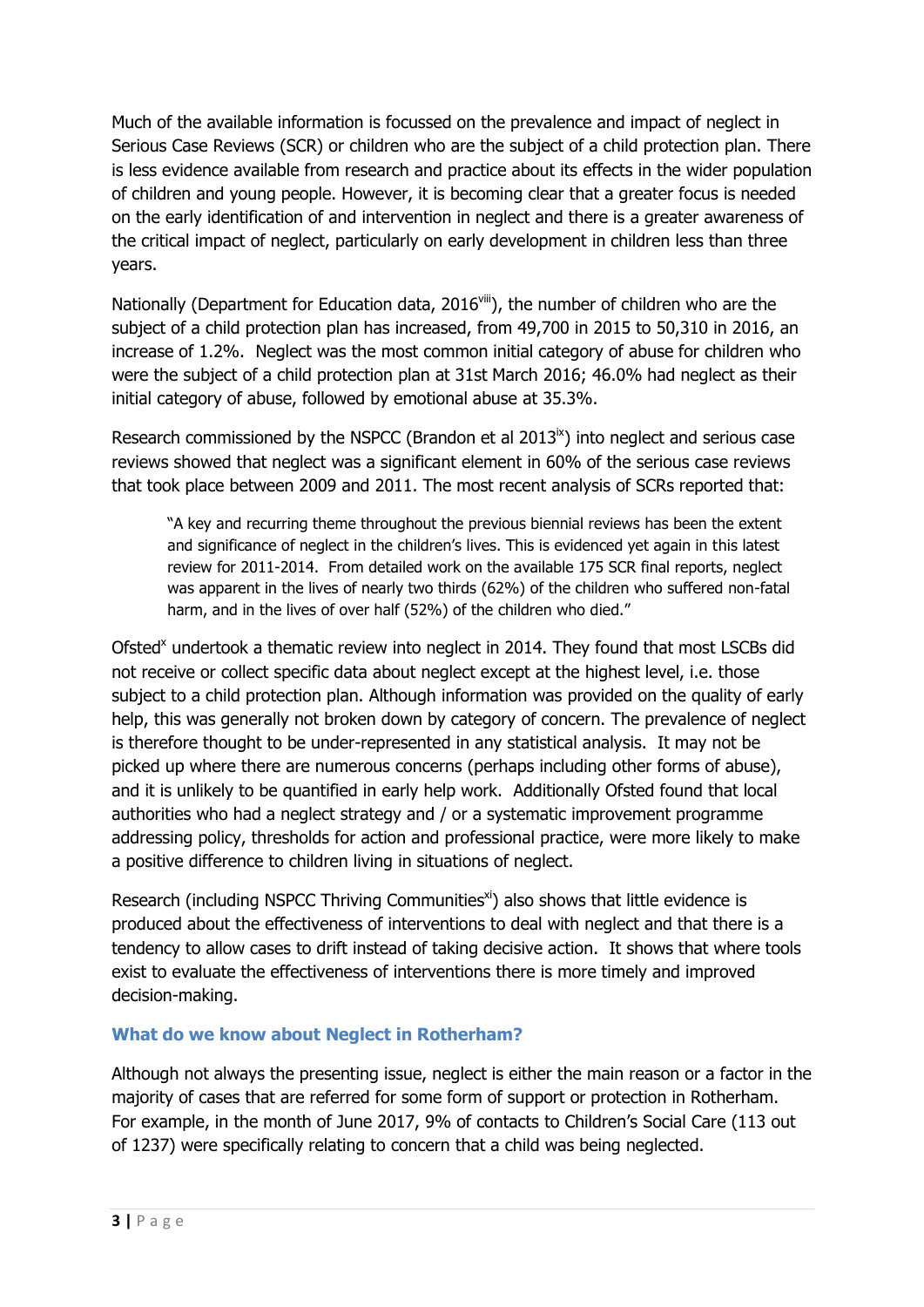A further 11.9% (147) related to concern about parenting capacity and 27.9% (345) to domestic abuse, both indicators relating to neglect. Further investigation is required in relation to the sources (agency/ self/ friend etc.) of referral for contacts about neglect.

The following data highlights presenting need as cases come to the attention of the Early Help & Family Engagement Service. Whilst neglect is not always the presenting concern, it is clear that the issues below could contribute to neglectful situations. The service has recently added the category of neglect to the Early Help Assessment so that future data and analysis can support a deeper understanding of neglect in Rotherham.

 $1<sup>st</sup>$  July –  $31<sup>st</sup>$  October 2016:

- Parenting cited in 572 families
- Mental Health and Emotional Wellbeing cited in 509 families
- Family Relationships cited in 218 families
- Attendance and School Engagement cited in 174 families
- Domestic Abuse cited in 120 cases

 $1<sup>st</sup>$  November 2016 – 30<sup>th</sup> June 2017 (Primary Need)

- Parenting  $-790$  cases
- Mental Health and Emotional Wellbeing 410 families
- $\bullet$  Domestic Abuse 215 families
- Attendance and School Engagement 193 families
- Family Relationships 193 families

Neglect is the main issue in 88% of current cases where a child is categorised as a Child in Need (1513 children). 233 (50%) of the 452 Child Protection Plans started in 2016/17 are due or partially due to high risk Neglect. On 5 July 2017, there were 108 children subject to a child protection plan specifically for neglect, with an additional 89 children on a plan with multiple categories where neglect was an indicator. In 2015/16 the rate per 10,000 of the child population in Rotherham for children subject to a plan for neglect was 22.2. This compares to 34.8 for statistical neighbours, 20.8 for the Yorkshire & Humber region and 24.3 nationally. These figures do not take account of plans where there are multiple categories of which neglect is one indicator.

Of the 108 children, 14 were aged under 1 year; 34 were aged between  $1 - 5$  years; 27 were aged between 6 and 10 years; 26 were aged between  $11 - 14$  years and 7 were aged 15 or 16 years. 55% were male. We need to understand the ethnicity, cultural issues and disability issues which may also impact on children at risk because of neglect.

## **Evidence from learning processes conducted in Rotherham**

There have been a number of local audits which have featured analysis and learning about neglect. A Multi-Agency Review of Serious Child Neglect cases was conducted in August 2013. 59 cases were reviewed in which serious neglect was identified where children's social care services have been involved for a significant period of time. The review saw the lack of an adequate risk assessment framework across children's services as a weakness and recommended the use of the Graded Care Profile and multi-agency chronologies.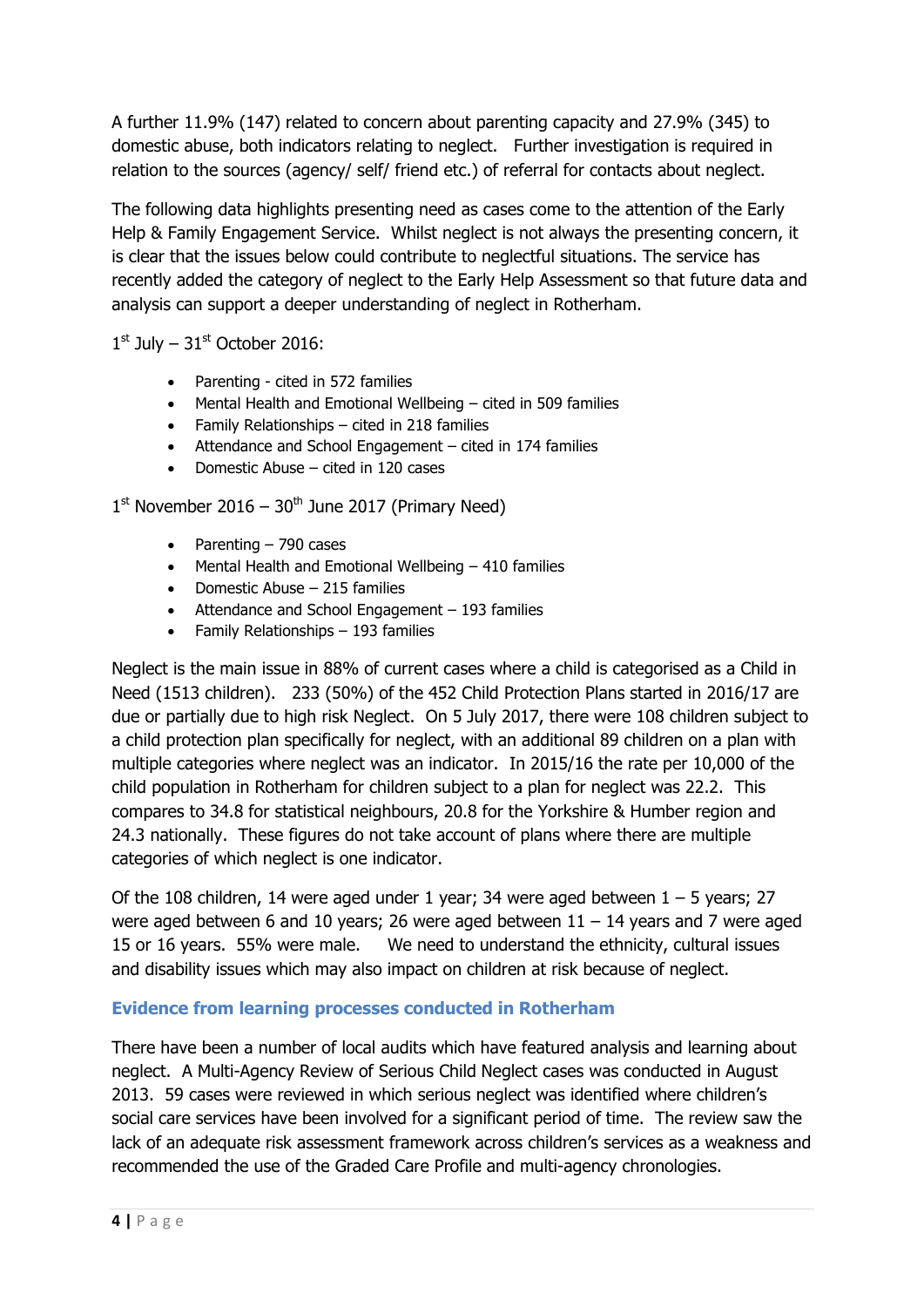A practice learning review in 2014 found that practice in assessing risks, needs or parenting capacity was not based on evidence, which had a negative impact on the quality of planning for the children. The report author commented:

"What was apparent that individual entries highlighted that neglect was a feature in the children's lives. Through the children's records it was evident that neglect was not being identified as an issue with the family as a whole. This included episodes of not attending appointments, mother not complying with health interventions such as using glasses. Environmental Health became involved at one point due to housing conditions. In spite of this, the case was de-escalated to a 'Team around the Child' Approach for family support only. The neglect indicators included aspects of parenting affecting the emotional needs of the children. It was noted that one of the girls did not like being held as reported by mother. All professionals appeared to fall in to the pitfalls highlighted by Munro (2010) including face value interpretation of the information provided by parents, particularly mother gave them underpinning a veneer of compliance and good parenting."

A multi-agency audit was conducted in May 2015 about children and young people who were reported missing from home or care. Of the 25 cases examined in the audit, neglect was identified as a key indicator in 36% (9). Neglect and poor parental supervision featured strongly as main areas of vulnerability. The report author summarised some of the issues as follows:

- Child B, now 17 years, was effectively abandoned at age 15 years by both parents and allowed to "drift" through the system for 2 years as a poorly supported child in need despite suicide attempts, drug use and homelessness. This case should have been assessed as neglect earlier and an appropriate child protection response provided.
- Child EE suffered long term neglect (lack of supervision, missed health appointments, exposure to criminal behaviour and drug abuse) until he was briefly looked after for a period in 2014 on a voluntary basis. He was returned home and continues to be at risk of criminal behaviour and exploitation. The main problem with this case is the delay before the neglect was assessed as causing him significant harm; it is now difficult to engage him.

A learning review process was undertaken in July 2015 in relation to neglect, specifically about a young baby with faltering growth, or failure to thrive. The baby had gained very little weight in his first nine months of life. He was seen by many health professionals, most of whom commented on his lack of weight gain. This became the focus for intervention which resulted in missed opportunities to explore development, attachment and safety issues for him. No referrals were made to the Multi-Agency Safeguarding Hub so there was no opportunity for multi-agency assessment or planning. In common with some national SCR findings, there was a lack of recognition of a hostile and resistant family, which resulted in minimal professional challenge to the family.

A longitudinal audit was conducted in March and August 2016 of cases that were referred to MASH with domestic abuse as the main reason. 50 cases were examined and in addition to domestic abuse, concerns were identified about a variety of issues, mainly parenting capacity. In 33% (16) of the cases there was significant evidence that historically the referrals had not been dealt with effectively.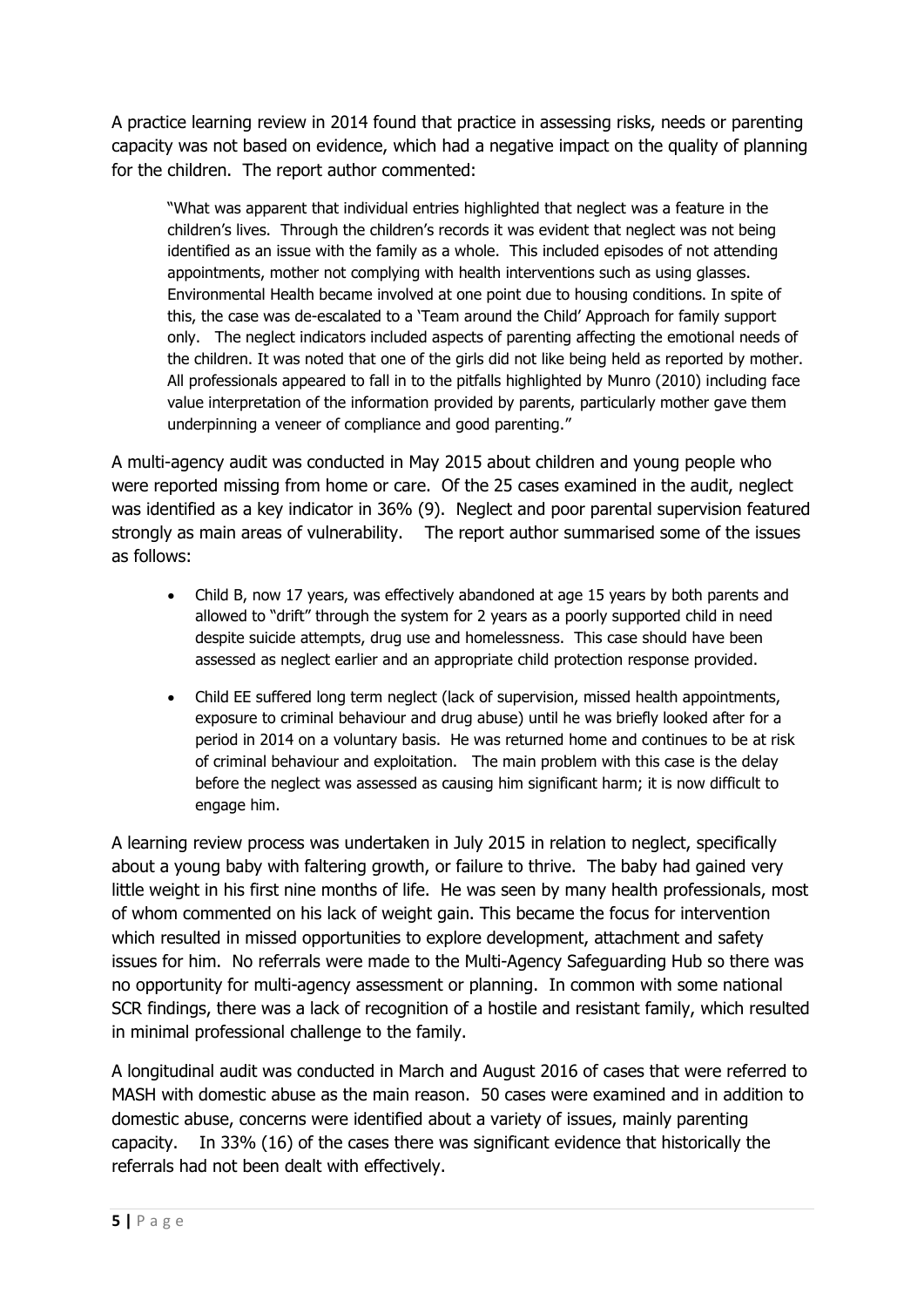The audit supported the findings of previous reports, which have shown that historically there has been a poor response in Rotherham to issues of neglect and domestic abuse. In one case there were 36 previous contacts historically for the family. In another case there have been 20 contacts since the child was born in 2008. In another case there have been 26 contacts received and the child is only 5 years old.

## **What will we do to Prevent Neglect and to Protect Children?**

The child's experiences, from the first intervention by professionals, must be clearly assessed, recorded and understood, with a clear plan in place to address issues. Authoritative decisions made in good time will only be possible if there is effective oversight from managers through regular high-quality supervision. Assessments need to become an integral part of engaging directly with families to understand what life is like for the child or children living there. We need to recognise the reduced likelihood of reaching their potential for children who suffer neglect. This includes recognising that we may be "de-sensitised" to the living conditions of children which are "not good enough", and fail to identify "disguised compliance" in families we have worked with over a long period of time.

To effectively prevent and tackle neglect, we therefore need to draw on evidence-based approaches, tools and services that we know work.

Specifically:

- 1. **Gain a better understanding of neglect in Rotherham**. Although we have some understanding of the prevalence of neglect in Rotherham and of the way that agencies identify and work with families where there is neglect, we need a more detailed and sophisticated understanding of the issue. We need to understand the importance of looking beyond single incidents to understand cumulative harm. We will gain this by using the methodology of the inspectorates' Joint Targeted Area Inspection as applied to the neglect theme.
- 2. **Raise awareness and understanding of neglect and its impact on children**. We will, through agency workforce development, provide multi-agency training, audit and supervision to ensure that staff are knowledgeable about neglect and its impact. We will increase the community's knowledge and awareness of healthy child development, neglect and help-seeking through media campaigns.

We will increase parents' knowledge and awareness of healthy child development by ensuring there is universal provision of high-quality, evidence-based perinatal parent education classes that foster an understanding of child development, attachment and the care children need. This includes an understanding by parents of the impact neglect can have on the outcomes and life chances of their children.

We will increase children and young people's knowledge and awareness of healthy child development and neglect and enable the development of positive and trusting relationships between children and the practitioners who work with them.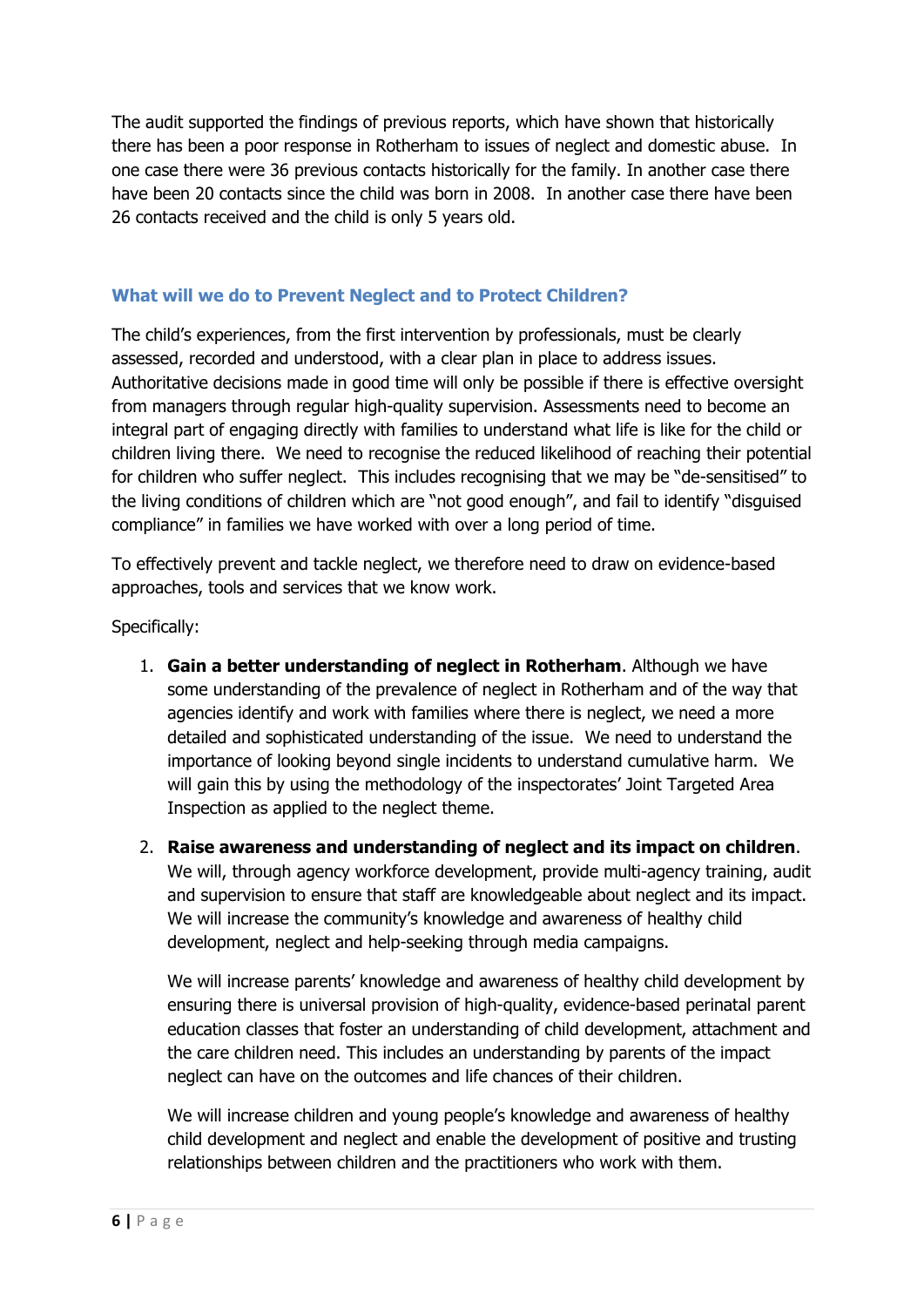- 3. **Ensure that staff from all agencies are able to spots the signs of neglect and assess the level of risk for the child**. We will do this by endorsing "The Rotherham Family Approach" which promotes the multi-agency use of the Graded Care Profile in the context of the Signs of Safety model and Restorative Approach now being introduced in Rotherham. The Graded Care Profile is an evidenced based tool that has been tested and designed to help child care professionals when working with neglect. We believe that if professionals consistently incorporate the use of this tool into everyday practice with families to identify areas of strength and areas that need support and improvement, it will enable us to recognise early signs of neglect, be specific and clear about what needs to change, consistently measure the quality of the care given to the child over time and whether change is taking place.
- 4. **Promote early identification and response to neglect.** We will ensure there is clear understanding of staff in universal services about the actions they can take to provide early help when they identify the early warning signs of neglect. Education and health services will recognise and draw on the role that family support workers and other pastoral workers can play in preventing neglect. All agencies working with children and families will hold regular multidisciplinary meetings to discuss early concerns about children and their parents in the local area.

## **How will we know that we have made a difference to children's lives?**

We will consider meaningful outcome-based measures to understand the impact our strategy is having on the lives of children. We will use both quantitative and qualitative information to provide evidence.

We would expect to see:

- An increase in Early Help Assessments that identify when neglect is the key concern
- An initial increase and longer term decrease in referrals about neglect and related indicators such as parenting capacity and stress in the home and relationships within the family
- A decrease in the number of children subject to child protection plans for neglect
- A decrease in the number of children who become looked after because of neglect
- Increase in the number of cases where cumulative harm is discussed in supervision
- Evidence of improving practice from multi-agency audits